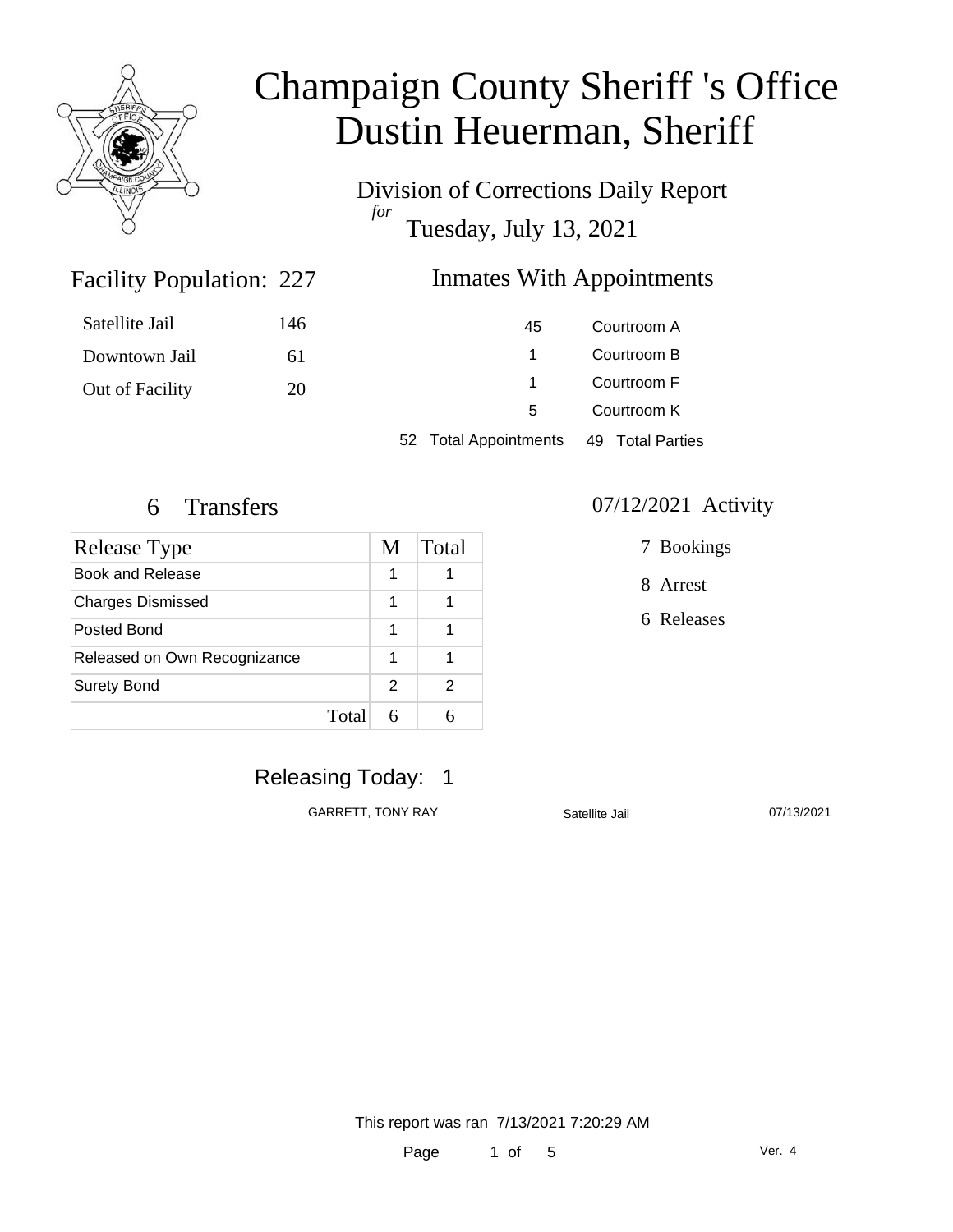

Division of Corrections Daily Report *for* Tuesday, July 13, 2021

#### Custody Status Count

Civil Other 1

- Electronic Home Dentention 19
	- Felony Arraignment 8
		- Felony Other 4
	- Felony Pre-Sentence 4
		- Felony Pre-Trial 136
	- Felony Pre-Trial DUI 1
	- Felony Sentenced CCSO 11
	- Felony Sentenced IDOC 13
		- Hold Other 3
		- Hold Sentenced CCCC 1
	- Misdemeanor Arraignment 2
		- Misdemeanor Other 1
		- Misdemeanor Pre-Trial 6
			- Petition to Revoke 4
			- Remanded to DHS 12
		- Traffic Sentenced CCSO 1
			- Total 227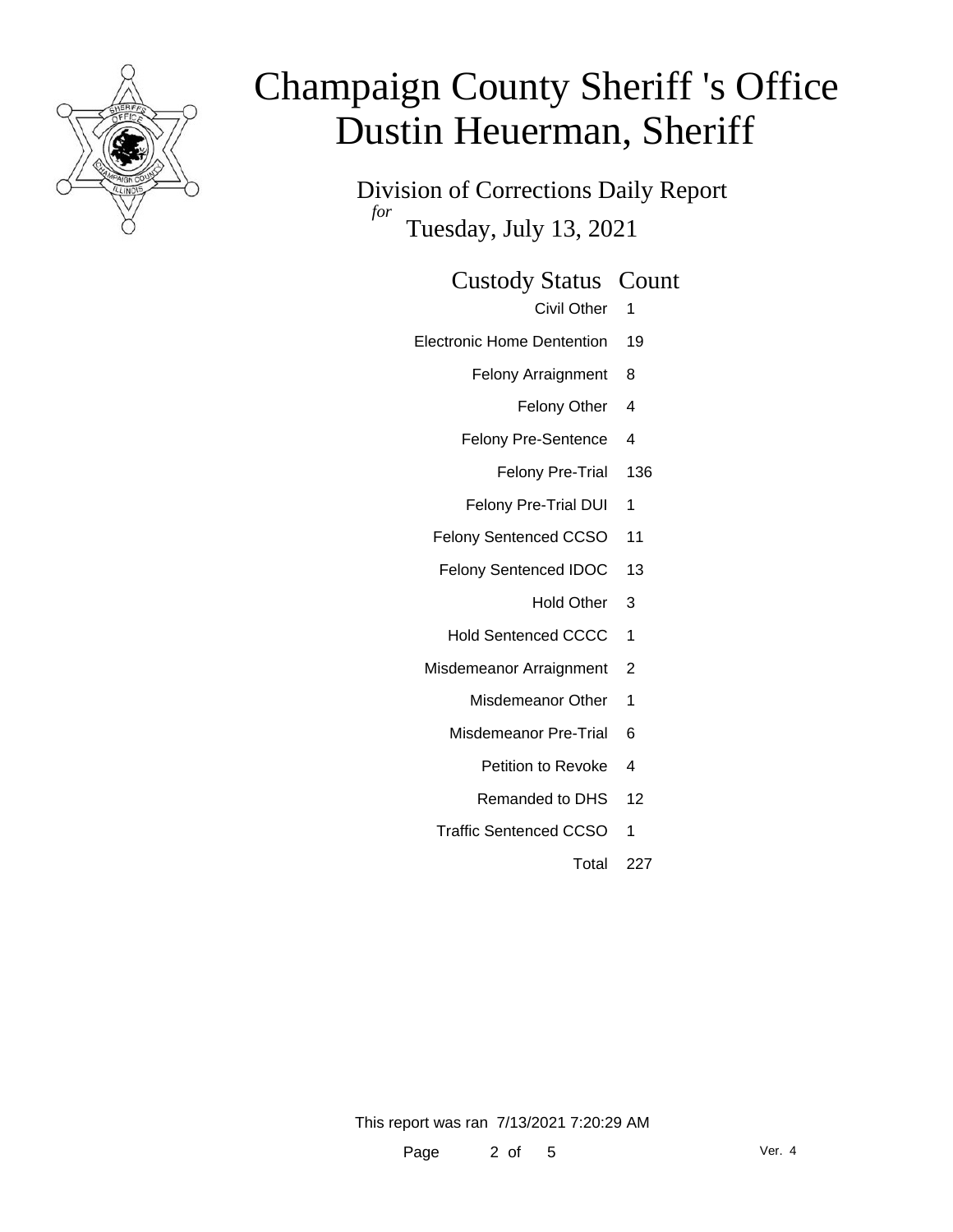

Division of Corrections Daily Report *for* Tuesday, July 13, 2021

### Inmates With Appointments

| Jailing Party Name              | Location    | Number of Records / Node |
|---------------------------------|-------------|--------------------------|
| AMOS, DERRICK JAMES             | Courtroom A | 1 / Satellite Jail       |
| BLISSIT, BRANDON LAVELL         | Courtroom A | 1 / Satellite Jail       |
| <b>BROWN, CHARMAN LAKEEF</b>    | Courtroom A | 1 / Downtown Jail        |
| BROWN, JAWON EDWARD             | Courtroom A | 1 / Downtown Jail        |
| CARRIGAN, JOSHUA AMOS           | Courtroom A | 1 / Satellite Jail       |
| <b>CASEY, NARIUS LAMONT</b>     | Courtroom A | 1 / Satellite Jail       |
| CERVANTES, DANIEL               | Courtroom K | 1 / Satellite Jail       |
| <b>CLARK, DAMON GILLMORE</b>    | Courtroom A | 1 / Satellite Jail       |
| <b>COFFEY, FREDRICK LOUIS</b>   | Courtroom K | 1 / Satellite Jail       |
| COWART, TORREY BENJAMEN, Junior | Courtroom A | 1 / Downtown Jail        |
| CRISTOBAL-MATEO, CRISTOBAL      | Courtroom A | 1 / Satellite Jail       |
| DALTON, JASON LEE               | Courtroom A | 1 / Satellite Jail       |
| DUNCAN, COREYON ANTHONY         | Courtroom A | 1 / Downtown Jail        |
| FAUST, JAQUAVEON LAVELL         | Courtroom A | 1 / Downtown Jail        |
| FISCUS, ROBERT LOWELL           | Courtroom A | 1 / Downtown Jail        |
| GARY, DAKOTA TREVON             | Courtroom A | 1 / Downtown Jail        |
| <b>GENTRIS, LENTRELL ASHTON</b> | Courtroom A | 1 / Satellite Jail       |
| <b>GIBSON, ANTONIO MAURICE</b>  | Courtroom B | 1 / Satellite Jail       |
| <b>GORDON, TYRONE</b>           | Courtroom A | 1 / Satellite Jail       |
| HILL, JAMONTE RASHAD            | Courtroom A | 1 / Downtown Jail        |
| <b>HILL, TARIQ MARQUIS</b>      | Courtroom A | 1 / Satellite Jail       |
| HOUSTON, STEVEN CORDELL         | Courtroom K | 1 / Satellite Jail       |
| HUNT, TAVARIS EARL              | Courtroom A | 1 / Satellite Jail       |
| JACKSON, TERREL DANDRE          | Courtroom A | 1 / Satellite Jail       |
| JAMERSON, ANTHONY D             | Courtroom A | 1 / Satellite Jail       |
| JOHNSON, ANTONIO LASHAUN        | Courtroom A | 1 / Satellite Jail       |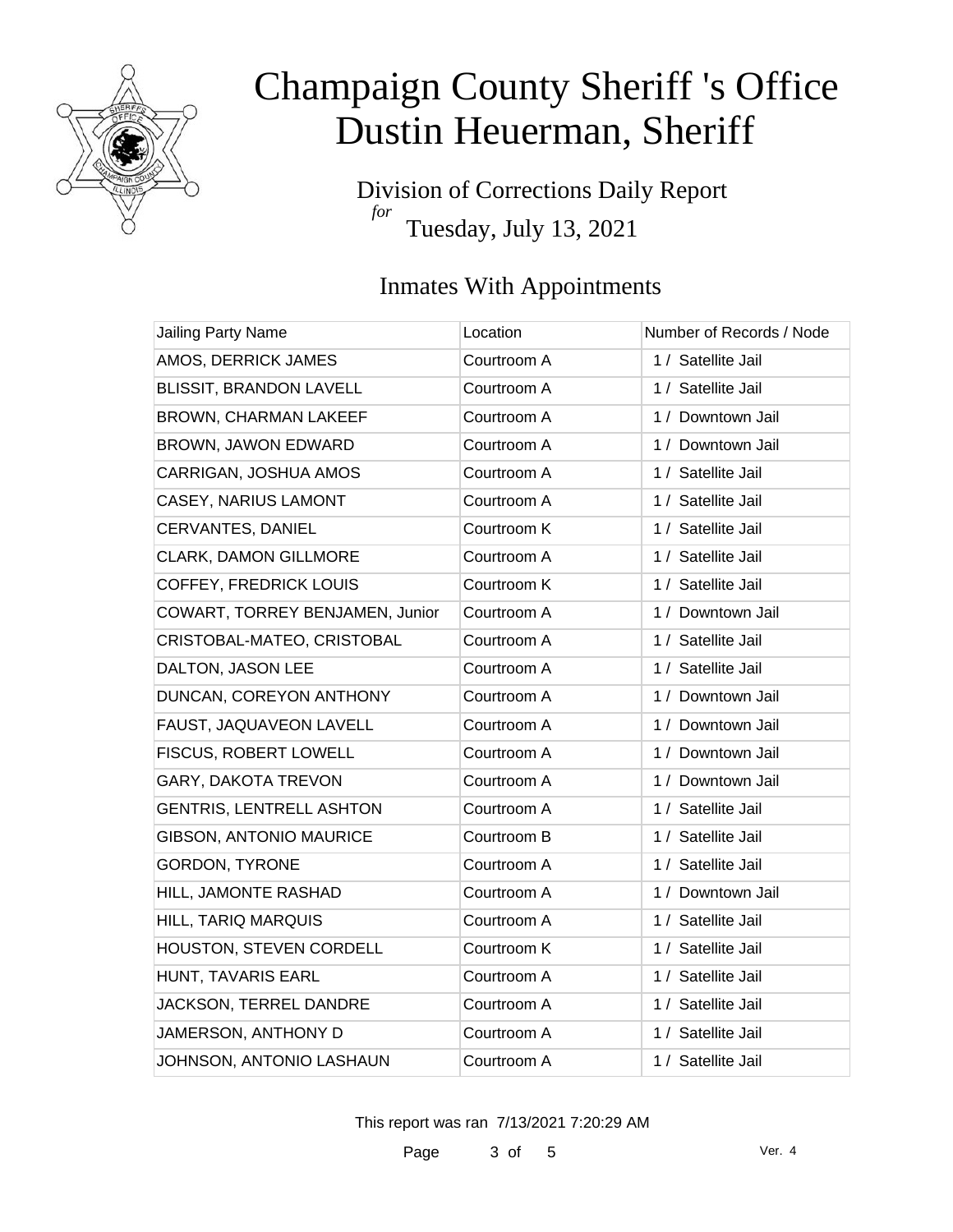

#### Division of Corrections Daily Report *for*

Tuesday, July 13, 2021

| JONES, CARLOS ANTONIO                              | Courtroom A | 1 / Satellite Jail  |
|----------------------------------------------------|-------------|---------------------|
| JONES, MARTELL DEANGELO                            | Courtroom A | 1 / Satellite Jail  |
| JORDAN, PATRICK RODEL                              | Courtroom A | 1 / Satellite Jail  |
| KWIATKOWSKI, ROBERT JOHN                           | Courtroom A | 1 / Satellite Jail  |
| LEWIS, TREVOR DANIEL                               | Courtroom A | 1 / Satellite Jail  |
| <b>OVERSTREET, KERION PATRICK</b><br><b>XAVEAL</b> | Courtroom A | 1 / Satellite Jail  |
| PATTON, KENNETH KELVIN JR                          | Courtroom A | 1 / Satellite Jail  |
|                                                    | Courtroom K | 1 / Satellite Jail  |
| RESMA, DANICA HUELVA                               | Courtroom K | 1 / Satellite Jail  |
| ROBINSON, DONNELL LEVON                            | Courtroom F | 1 / Downtown Jail   |
| RODRIGUEZ, JOSHUA ANTHONY                          | Courtroom A | 1 / Satellite Jail  |
| SANDAGE, JERALD EUGENE                             | Courtroom A | 2 / Out of Facility |
| SHELTON, JOSIAH TIMOTHY                            | Courtroom A | 1 / Satellite Jail  |
| SIMMONS, KAVOSCEA HILLARY-<br><b>ADDISON</b>       | Courtroom A | 1 / Satellite Jail  |
| SMITH, JAMES NASHAUN, Junior                       | Courtroom A | 1 / Satellite Jail  |
| SPEARMENT, KENTRELL                                | Courtroom A | 1 / Satellite Jail  |
| STANFORD, TERRANCE NAWOUN                          | Courtroom A | 1 / Satellite Jail  |
| TAYLOR, LONDON JAVON                               | Courtroom A | 1 / Downtown Jail   |
| THOMPSON, STEVEN ONEAL                             | Courtroom A | 1 / Satellite Jail  |
| TROWELL, PRINCE DLVON                              | Courtroom A | 1 / Downtown Jail   |
| TURNER, ROBERT EARL, Third                         | Courtroom A | 1 / Satellite Jail  |
| WANKEL, JONAH JAMES                                | Courtroom A | 1 / Downtown Jail   |
| WELCH, SEAN WILLIAM                                | Courtroom A | 1 / Satellite Jail  |
| <b>WILKINS, ANTHONY RAYMOND</b>                    | Courtroom A | 2 / Downtown Jail   |

### Transfers

| CLAUSSEN, GABRIEL LYNN | <b>Charges Dismissed</b>     | Downtown Jail  |
|------------------------|------------------------------|----------------|
| EVANS, ANTHONY RAY     | Surety Bond                  | Satellite Jail |
| KING, JULIUS EMANUEL   | Released on Own Recognizance | Satellite Jail |